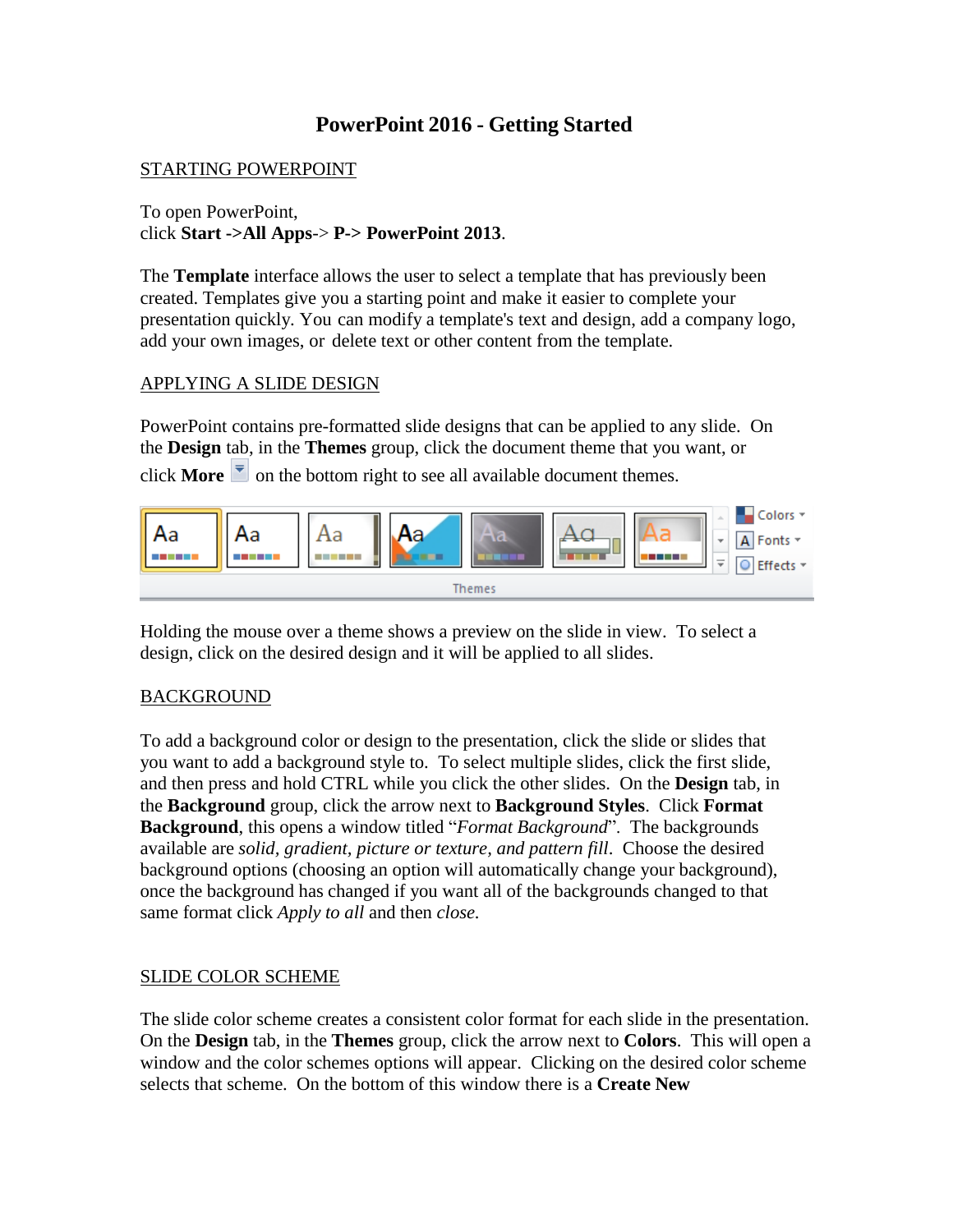**Theme Colors** option. Clicking this will open a window that lets you choose between color schemes in the last window, or make a custom scheme.

To create a customized color scheme, select color drop down menu of the object (i.e. *Text/Background*, *Accent*), and then click the button of the theme color element that you want to change**.** The Themes color box has a choice of different color shades, you can go with the standard colors, or there are the rest of the colors to choose from. To choose one, just click the color. Keep doing this until all the theme colors are to your liking. You can give your color scheme a name so you will be able to use it again in the future then click the *Save* button.

## POSTER SETUP

For best results when making a poster to print on the large format plotter, set the Power Point presentation to the size you want to print at the start. On the **Design** tab in the **Customize** group click on **Slide Size**, then enter the width and height in inches. A common poster standard is 36" by 48". The large format plotter can plot any plot that has at least one dimension less than 42".

## CHANGING SETUP FOR 35MM SLIDES

On the **Design** tab, in the **Customize** group, click on **Slide Size**, a block titled *"Custom Slide Size:"* has the default setting of *On-screen Show*. Click once on the arrow to the right to pull down the size options. Scroll and select *35mm Slides*. Click the *OK* button. This will change the dimensions of the slide to have a 2:3 ratio, which may distort the slides. For this reason, it is best to create the slides in *35mm Slides*, if slides are to be generated from the presentation.

## USING THE SLIDE SORTER

The **Slide Sorter View** shows thumbnails of all the slides in a presentation. To view the presentation in this format, click the **View** tab, in the **Presentation Views** group, click on **Slide Sorter**. The screen will automatically change to show the thumbnail size slides. In this view, it is easy to copy and paste slides using **CTRL C** and **CTRL V** respectively. To delete a slide, select it by single left clicking on it, and then press the **delete** key on the keyboard. To view a slide, double-click the slide. The view will automatically change to **Slide**.

## VIEWING A SLIDE SHOW

The **Reading View** is used to view the slides as seen in a presentation. The slides **can not** be edited in this mode; it is a way to view the appearance of the slides, including any animation that has been added. To view the slide show, click the **View** tab, in the **Presentation Views** group, click on **Reading View**. PowerPoint will automatically fill the screen with the first slide. The arrow buttons on the keyboard are used to navigate through the slides. Pressing the -> arrow on the keyboard shows the next slide, while the